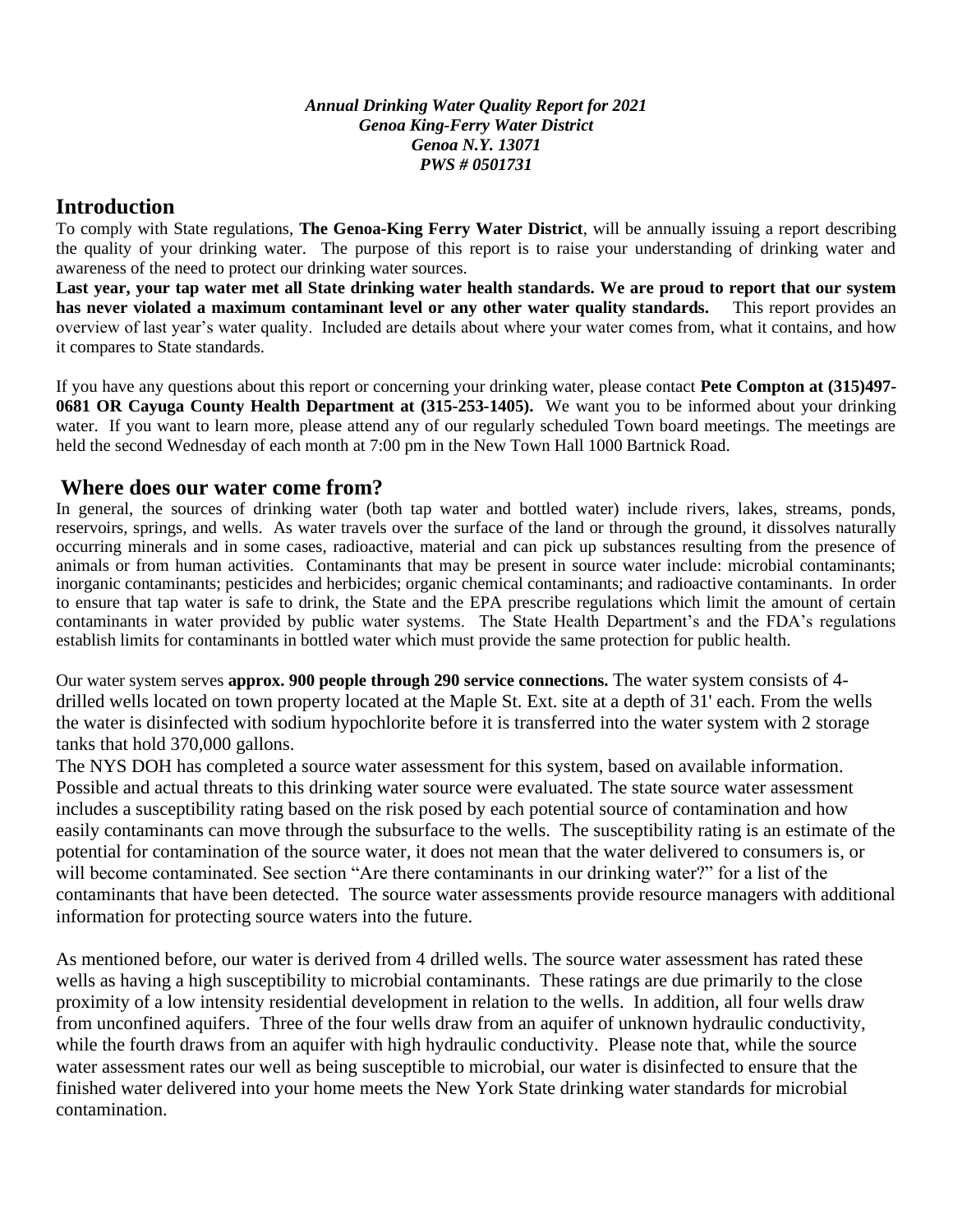County and state health departments will use this information to direct future source water protection activities. These may include water quality monitoring, resource management, planning, and education programs. A copy of the assessment is available for review by calling the Cayuga County Health Department at (315-253-1405).

### **Are there contaminants in our drinking water?**

As the State regulations require, we routinely test your drinking water for numerous contaminants. These contaminants include**: total coliform, inorganic compounds, nitrate, , lead and copper, volatile organic compounds, total trihalomethanes, and synthetic organic compounds.** The table presented below depicts which compounds were detected in your drinking water. The State allows us to test for some contaminants less than once per year because the concentrations of these contaminants do not change frequently. Some of our data, though representative, are more than one year old.

It should be noted that all drinking water, including bottled drinking water, may be reasonably expected to contain at least small amounts of some contaminants. The presence of contaminants does not necessarily indicate that water poses a health risk. More information about contaminants and potential health effects can be obtained by calling the EPA's Safe Drinking Water Hotline (800-426-4791) or the **(Cayuga County)** Health Department at **(315-253-1405).**

In this table you will find many terms and abbreviations you might not be familiar with. To help you better understand these terms we've provided the definitions on the following page:

#### Contaminant Date Violation Y/N Level Detected Unit Measuremen t MCLG | MCL | Likely Source of Contamination Barium Oct. 5, 2021 No  $\vert$  70.7  $\vert$  ug/L  $\vert$  2000  $\vert$  2000  $\vert$  Discharge or drilling waste; discharge from metal factories; erosion of natural deposits. Sodium Aug. 5 2019 No 14.8  $mg/L$  No limit No limit Naturally occurring; Road salt; Water softeners; Animal waste.  $Copper<sup>1</sup>$ July 2021 No  $0.146<sup>1</sup>$ Range 0.026- 0.192  $mg/L$  1.3  $|AL=1.3$  Corrosion of household plumbing systems; erosion of natural deposits; Leaching from wood preservatives. Lead<sup>2</sup> July 2021 No  $\boxed{2.7^2}$ Range  $<1-4.1$  $mgug/L$  | 0 | AL=15 | Corrosion of household plumbing systems; erosion of natural deposits. Nitrate Aug. 10 2021 No 0.23 mg/L 10 10 Runoff from fertilizer use; leaching from septic tanks, sewage; erosion of natural deposits. Total Trihalomethan es (TTHMs) Aug. 3 2021 No 13.7 ug/L N/A 80 Byproduct of drinking water chlorination needed to kill harmful organisms. TTHMs are formed when source water contains large amounts of organic matter.

#### **TEST RESULTS OF DETECTED CONTAMINANTS**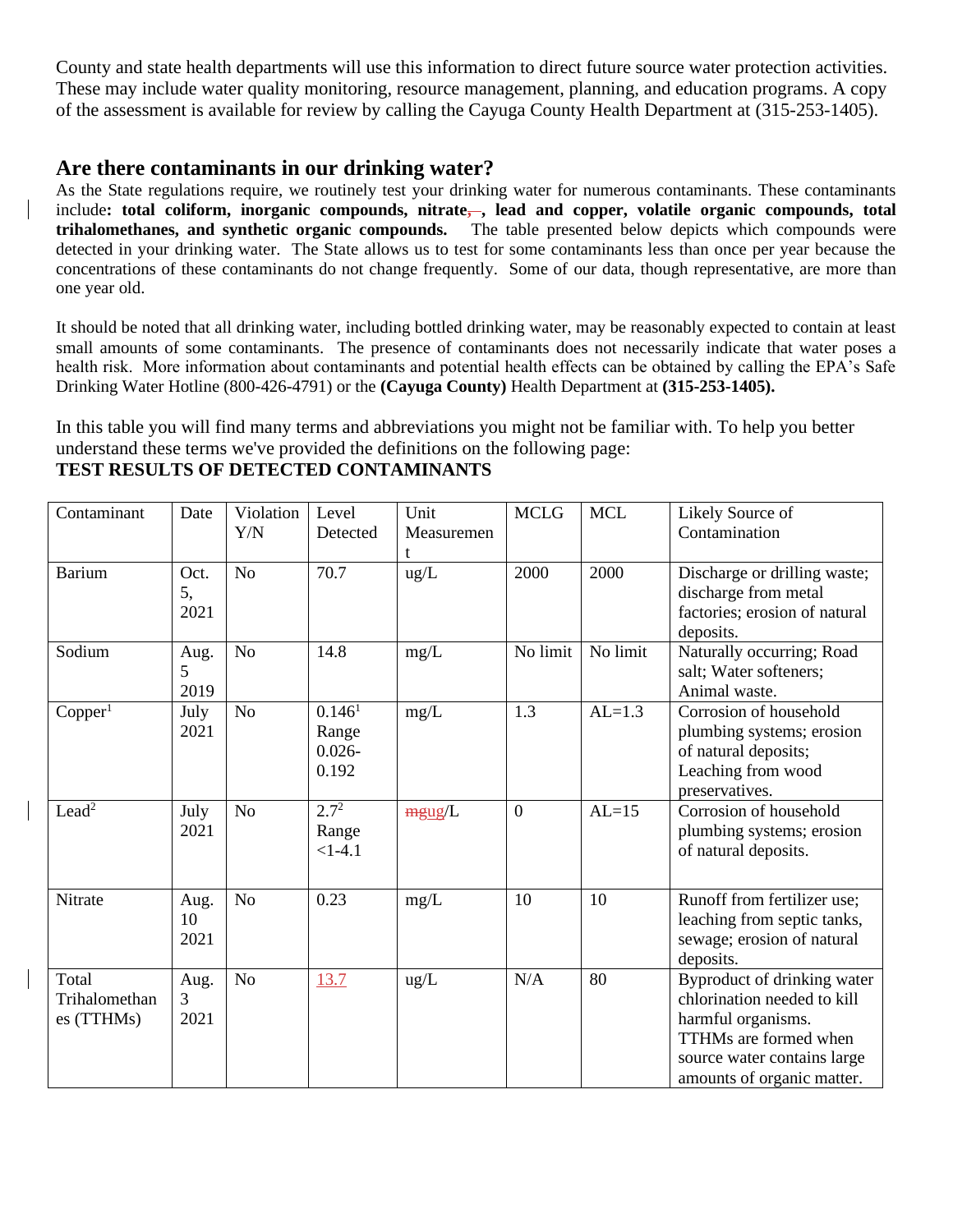| Haloacetic                            | $\frac{\text{Aug}}{\text{Aug}}$ | $\underline{\mathrm{No}}$ | $\overline{\phantom{a}}$<br>$\overline{\phantom{a}}$ | $ug/L$ | N/A | $\underline{60}$ |  |
|---------------------------------------|---------------------------------|---------------------------|------------------------------------------------------|--------|-----|------------------|--|
| $\frac{\text{Acids}}{\text{(HAASs)}}$ | ust $3$ ,                       |                           |                                                      |        |     |                  |  |
|                                       | 2021                            |                           |                                                      |        |     |                  |  |
|                                       |                                 |                           |                                                      |        |     |                  |  |
|                                       |                                 |                           |                                                      |        |     |                  |  |

# Genoa-King Ferry 2017 USGS Sampling Results

| Contaminant         | Violation<br>Yes/No | Date of<br>Sample | Level<br>Detected | Unit<br>Measurement | <b>MCLG</b>      | Regulatory<br>Limit | Likely Source of<br>Contamination    |
|---------------------|---------------------|-------------------|-------------------|---------------------|------------------|---------------------|--------------------------------------|
|                     |                     |                   |                   |                     |                  | (MCL)               |                                      |
| Methane             | N <sub>o</sub>      | 12/20/17          | 0.0050            | mg/L                | N/A              | N/A                 | Naturally occurring.                 |
| Carbon dioxide      | No                  | 12/20/17          | 28.6              | mg/L                | N/A              | N/A                 | Naturally occurring.                 |
| Nitrogen gas        | No                  | 12/20/17          | 20.69             | mg/L                | N/A              | N/A                 | Naturally occurring.                 |
| Dissolved oxygen    | No                  | 12/20/17          | 2.8               | mg/L                | N/A              | N/A                 | Naturally occurring.                 |
| Argon               | No                  | 12/20/17          | 0.7160            | mg/L                | $\rm N/A$        | N/A                 | Naturally occurring.                 |
| Calcium             | No                  | 12/20/17          | 90.7              | mg/L                | $\rm N/A$        | N/A                 | Naturally occurring.                 |
| Magnesium           | No                  | 12/20/17          | 23.3              | mg/L                | N/A              | N/A                 | Naturally occurring.                 |
| Potassium           | No                  | 12/20/17          | 1.85              | mg/L                | N/A              | $\rm N/A$           | Naturally occurring.                 |
| Sodium              | N <sub>o</sub>      | 8/23/19           | 14.8              | mg/L                | N/A              | N/A                 | Naturally occurring;                 |
|                     |                     |                   |                   |                     |                  |                     | road salt; water                     |
|                     |                     |                   |                   |                     |                  |                     | softeners; animal                    |
|                     |                     |                   |                   |                     |                  |                     | waste.                               |
| Chloride            | N <sub>o</sub>      | 12/20/17          | 18.6              | mg/L                | N/A              | 250                 | Naturally occurring                  |
|                     |                     |                   |                   |                     |                  |                     | or indicative of road                |
|                     |                     |                   |                   |                     |                  |                     | salt contamination.                  |
| Fluoride            | N <sub>o</sub>      | 12/20/17          | 0.11              | mg/L                | N/A              | 2.2                 | Erosion of natural                   |
|                     |                     |                   |                   |                     |                  |                     | deposits; discharge                  |
|                     |                     |                   |                   |                     |                  |                     | from fertilizer and                  |
|                     |                     |                   |                   |                     |                  |                     | aluminum factories.                  |
| Silica              | N <sub>o</sub>      | 12/20/17          | 6.13              | $mg/L$              | N/A              | N/A                 | Naturally occurring.                 |
| Sulfate             | $\rm No$            | 12/20/17          | 22.1              | mg/L                | N/A              | 250                 | Naturally occurring.                 |
| Hardness            | $\rm No$            | 12/20/17          | 323               | mg/L                | N/A              | N/A                 | Naturally occurring.                 |
| Nitrate and Nitrite | N <sub>o</sub>      | 12/20/17          | 1.37              | mg/L                | 10               | 10                  | Runoff from fertilizer               |
|                     |                     |                   |                   |                     |                  |                     | use;                                 |
|                     |                     |                   |                   |                     |                  |                     | Leaching from septic                 |
|                     |                     |                   |                   |                     |                  |                     | tanks, sewage;<br>Erosion of natural |
|                     |                     |                   |                   |                     |                  |                     | deposits.                            |
| Orthophosphate      | N <sub>o</sub>      | 12/20/17          | 0.004             | mg/L                | N/A              | N/A                 | Naturally occurring.                 |
| Organic carbon      | N <sub>o</sub>      | 12/20/17          | 0.7               | mg/L                | N/A              | N/A                 | Naturally occurring.                 |
|                     |                     |                   |                   |                     |                  |                     |                                      |
| <b>Boron</b>        | $\rm No$            | $12/20/17$ 24     |                   | ug/L                | $\rm N/A$        | $\rm N/A$           | Naturally occurring.                 |
| Cobalt              | N <sub>o</sub>      | 12/20/17          | 0.04              | $\text{ug/L}$       | N/A              | N/A                 | Naturally occurring.                 |
| Copper              | No                  | 12/20/17          | 4.9               | ug/L                | 1300             | $AL=1300$           | Corrosion of                         |
|                     |                     |                   |                   |                     |                  |                     | household plumbing                   |
|                     |                     |                   |                   |                     |                  |                     | systems; Erosion of                  |
|                     |                     |                   |                   |                     |                  |                     | natural deposits;                    |
|                     |                     |                   |                   |                     |                  |                     | Leaching from wood                   |
|                     |                     |                   |                   |                     |                  |                     | preservatives.                       |
| Lead                | $\rm No$            | 12/20/17          | 0.09              | $\text{ug/L}$       | $\boldsymbol{0}$ | $AL=15$             | Corrosion of                         |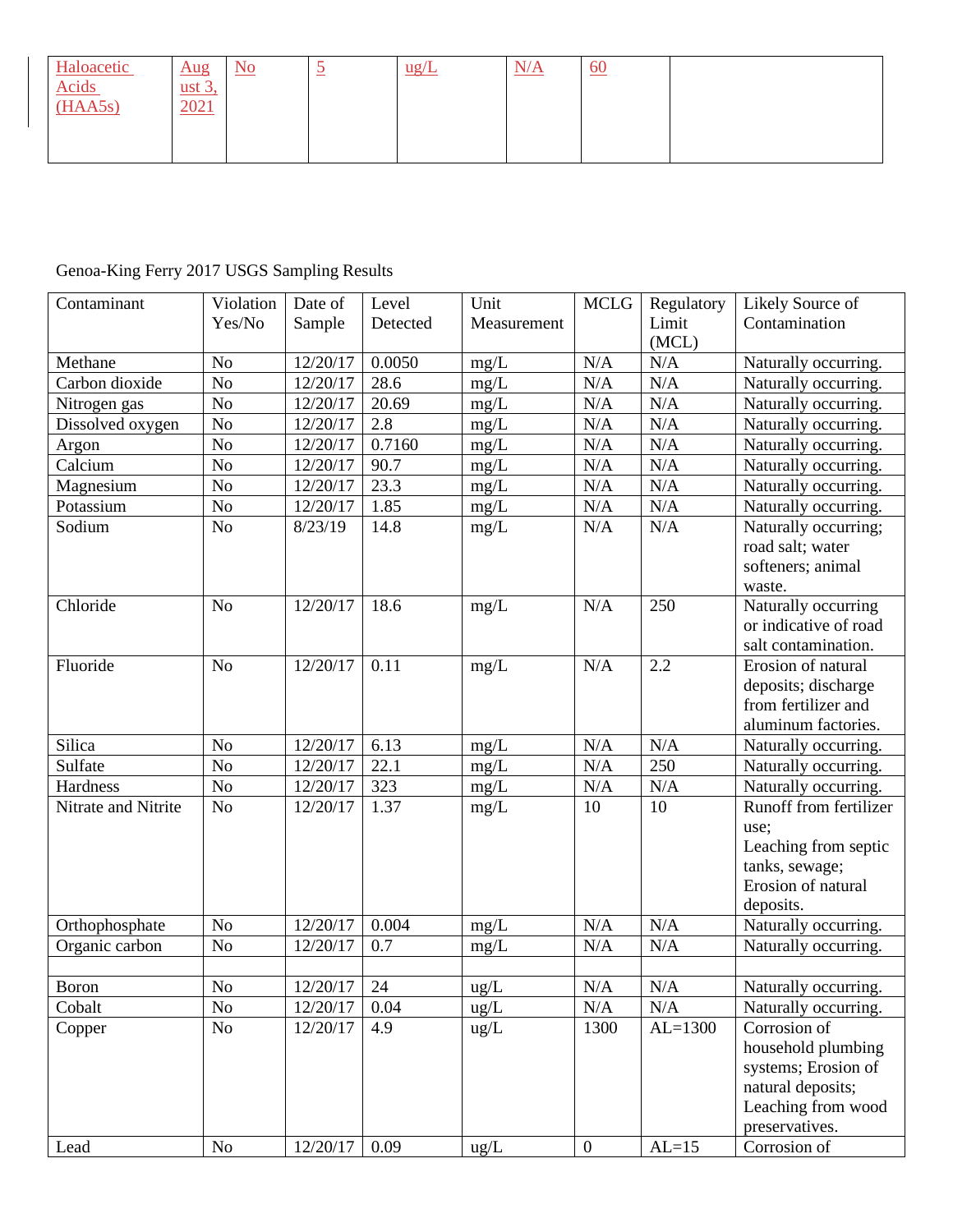|                              |                |          |                |       |                |        | household plumbing                    |
|------------------------------|----------------|----------|----------------|-------|----------------|--------|---------------------------------------|
|                              |                |          |                |       |                |        | systems; Erosion of                   |
|                              |                |          |                |       |                |        | natural deposits.                     |
| Lithium                      | No             | 12/20/17 | 2.57           | ug/L  | $\rm N/A$      | N/A    | Naturally occurring.                  |
| Manganese                    | N <sub>o</sub> | 12/20/17 | 0.32           | ug/L  | N/A            | 300    | Naturally occurring;                  |
|                              |                |          |                |       |                |        | indicative of landfill                |
|                              |                |          |                |       |                |        | contamination.                        |
| Molybdenum                   | No             | 12/20/17 | 0.63           | ug/L  | N/A            | N/A    | Naturally occurring.                  |
| Strontium                    | No             | 12/20/17 | 206            | ug/L  | N/A            | N/A    | Naturally occurring.                  |
| Zinc                         | N <sub>o</sub> | 12/20/17 | 5 <sup>5</sup> | ug/L  | N/A            | 5000   | Naturally occurring;<br>mining waste. |
| Uranium                      | N <sub>o</sub> | 12/20/17 | 0.698          | ug/L  | $\overline{0}$ | 30     | Erosion of natural                    |
|                              |                |          |                |       |                |        | deposits.                             |
| <b>Beta Radioactivity</b>    | N <sub>o</sub> | 12/20/17 | 2.5            | pCi/L | N/A            | N/A    | Erosion of natural                    |
|                              |                |          |                |       |                |        | deposits.                             |
| Radon-222 <sup>3</sup>       | N <sub>o</sub> | 12/20/17 | 470            | pCi/L | N/A            | N/A    | Erosion of natural                    |
|                              |                |          |                |       |                |        | deposits.                             |
|                              |                |          |                |       |                |        |                                       |
| Prometon                     | N <sub>o</sub> | 12/20/17 | 5.27           | ng/L  | N/A            | 50,000 | Released to the                       |
|                              |                |          |                |       |                |        | environment by its                    |
|                              |                |          |                |       |                |        | application as an                     |
|                              |                |          |                |       |                |        | herbicide used on                     |
|                              |                |          |                |       |                |        | annual and perennial                  |
|                              |                |          |                |       |                |        | weeds and grasses.                    |
| 2-Chloro-4-                  | N <sub>o</sub> | 12/20/17 | 43.1           | ng/L  | N/A            | 50,000 | Degradation                           |
| isopropylamino-6-            |                |          |                |       |                |        | byproduct of the                      |
| amino-s-triazine             |                |          |                |       |                |        | herbicide atrazine.                   |
| (Deethyl Atrazine)           |                |          |                |       |                |        |                                       |
| 2-Hydroxy-4-                 | N <sub>o</sub> | 12/20/17 | 43.0           | ng/L  |                | 50,000 | Degradation                           |
| isopropylamino-6-            |                |          | (Estimated)    |       |                |        | byproduct of the                      |
| ethylamino-s-                |                |          |                |       |                |        | herbicide atrazine.                   |
| triazine<br>Chlorodiamino-s- |                | 12/20/17 |                |       |                |        |                                       |
| triazine                     | N <sub>o</sub> |          | 90.5           | ng/L  |                | 50,000 | Degradation<br>byproduct of the       |
|                              |                |          |                |       |                |        | herbicide atrazine.                   |
| Metolachlor                  | N <sub>o</sub> | 12/20/17 | 178            | ng/L  | N/A            | 50,000 | Metolachlor sulfonic                  |
| sulfonic acid                |                |          |                |       |                |        | acid is a degradation                 |
|                              |                |          |                |       |                |        | product of pesticides.                |
|                              |                |          |                |       |                |        |                                       |

#### **Notes:**

1 - The level presented represents the 90th percentile of the 10 sites tested. A percentile is a value on a scale of 100 that indicates the percent of a distribution that is equal to or below it. The 90th percentile is equal to or greater than 90% of the copper values detected at your water system. In this case**, ten** samples were collected at your water system and the 90th percentile value was the 2<sup>nd</sup> highest value (0.146 mg/l). The action level for copper was not exceeded at any of the sites tested.

2- The level presented represents the 90<sup>th</sup> percentile of the 10 samples collected. The action level for lead was not exceeded at any of the sites tested.

3-The USEPA has proposed a two-part standard for radon in drinking water: 300 pCi/L for areas that do not implement a mitigation program to address radon in indoor air, and 4000 pCi/L for areas like ours that do implement a radon mitigation program in indoor air.

The following list is of contaminants that were analyzed for, but not detected in the water supply: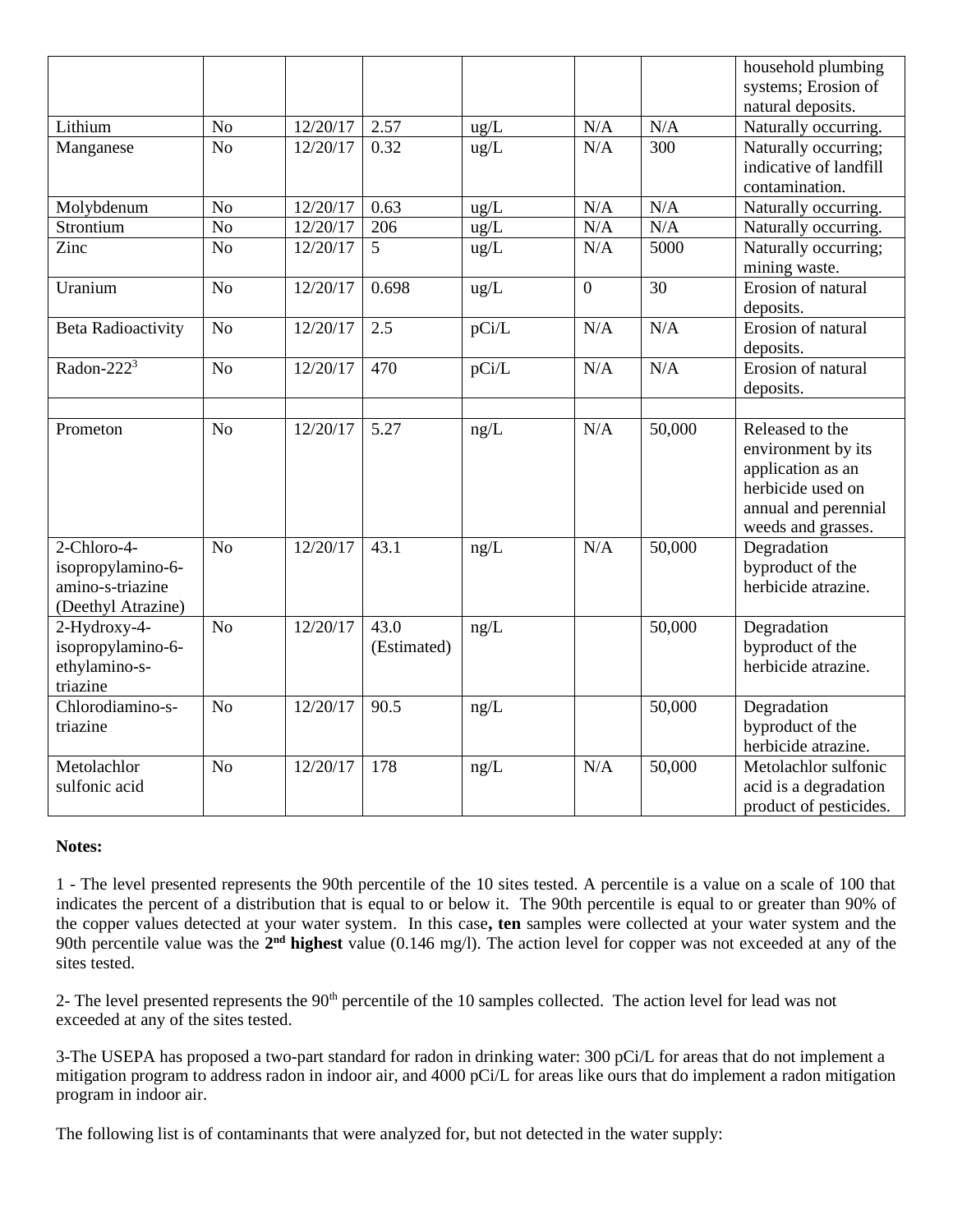Aldicarb Sulfoxide, Aldicarb Sulfone, Oxamyl (Vydate), Methomyl (Lannate), 3-Hydroxy Carbofuran, Aldicarb (Temik), Propoxur (Baygon), Carbofuran, Carbaryl (Sevin), Methiocarb, Pentachlorophenol, 2,4,5-TP (Silvex), 2,4,5-T, 2,4-DB, Dinoseb, Picloram, Acifluorfen, Simazine, Atrazine, Metribuzin, Alachlor (Lasso), Metolachlor (Dual), Butachlor, Hexachlorocyclopentadiene (C-56), Hexachlorobenzene, HCH, Alpha, HCH, Gamma (Lindane), HCH, Beta, HCH, Delta, Heptachlor, Aldrin, Heptachlor epoxide, Endosulfan I, 4,4'-DDE, Dieldrin, Endrin, 4,4'-DDD, Endosulfan II, 4,4'-DDT, Endrin aldehyde, Endosulfan sulfate, Methoxychlor, Mirex, Toxaphene, Chlordane, technical, Aroclor 1016, Aroclor 1221, Aroclor 1232, Aroclor 1242, Aroclor 1248, Aroclor 1254, Aroclor 1260, 1,2-Dibromoethane (EDB), 1,2,3- Trichloropropane, Dibromo-3-chloropropane, Dichlorodifluoromethane, Chloromethane, Vinyl Chloride, Bromomethane, Chloroethane, Trichlorofluoromethane, 1,1-Dichloroethene, Methylene Chloride, trans-1,2-Dichloroethene, Methyl-t-Butyl-Ether, 1,1-Dichloroethane, Methyl Ethyl Ketone, cis-1,2-Dichloroethene, Bromochloromethane, 2,2- Dichloropropane, 1,2-Dichloroethane, 1,1,1-Trichloroethane, 1,1-Dichloropropene, Carbon Tetrachloride, Benzene, Dibromomethane, 1,2-Dichloropropane, Trichloroethene, cis-1,3-Dichloropropene, Methyl Isobutyl Ketone, trans-1,3- Dichloropropene, 1,1,2-Trichloroethane, Toluene, 1,3-Dichloropropane, Tetrachloroethene, 1,1,1,2-Tetrachloroethane, Chlorobenzene, Ethylbenzene, Bromoform, m/p-Xylene, Styrene, 1,1,2,2-Tetrachloroethane, o-Xylene, 1,2,3- Trichloropropane, Isopropylbenzene, Bromobenzene, n-Propylbenzene, 2-Chlorotoluene, 4-Chlorotoluene, 1,3,5- Trimethylbenzene, tert-Butylbenzene, 1,2,4-Trimethylbenzene, sec-Butylbenzene, 1,3-Dichlorobenzene, 1,4- Dichlorobenzene, p-Cymene, 1,2-Dichlorobenzene, n-Butylbenzene, 1,2,4-Trichlorobenzene, Naphthalene, Hexachlorobutadiene (C-46), 1,2,3-Trichlorobenzene, Fluoride, Free, Beryllium, Chromium, Nickel, Arsenic, Selenium, Cadmium, Antimony, Thallium, Lead, Mercury, Cyanide, Perfluorooctanoic Acid (PFOA), Perfluorooctanesulfonic Acid (PFOS), 1,4-dioxane.

#### **Definitions:**

*Maximum Contaminant Level*(MCL): The highest level of a contaminant that is allowed in drinking water. MCLs are set as close to the MCLGs as feasible

*Maximum Contaminant Level Goal* (MCLG): The level of a contaminant in drinking water below which there is no known or expected risk to health. MCLGs allow for a margin of safety.

*Maximum Residual Disinfectant Level* (MRDL): The highest level of a disinfectant allowed in drinking water. There is convincing evidence that addition of a disinfectant is necessary for control of microbial contaminants.

*Maximum Residual Disinfectant Level Goal* (MRDLG): The level of a drinking water disinfectant below which there is no known or expected risk to health. MRDLGs do not reflect the benefits of the use of disinfectants to control microbial contamination..

*Action Level*(AL): The concentration of a contaminant, which, if exceeded, triggers treatment or other requirements, which a water system must follow.

*Non-Detects* (ND): Laboratory analysis indicates that the constituent is not present.

*Picocuries per liter (pCi/L)*: A measure of the radioactivity in water.

*Milligrams per liter* (mg/l): Corresponds to one part of liquid in one million parts of liquid (parts per million - ppm). *Micrograms per liter* (ug/l): Corresponds to one part of liquid in one billion parts of liquid (parts per billion - ppb).

*Nanograms per liter (ng/l)*: Corresponds to one part of liquid to one trillion parts of liquid (parts per trillion - ppt).

#### **What does this information mean?**

We constantly monitor for various contaminants in the water supply to meet all regulatory requirements. As you can see by the table, our system had no violations. We have learned through our testing that some contaminants have been detected; however, these contaminants were detected below the level allowed by the State.

# Lead